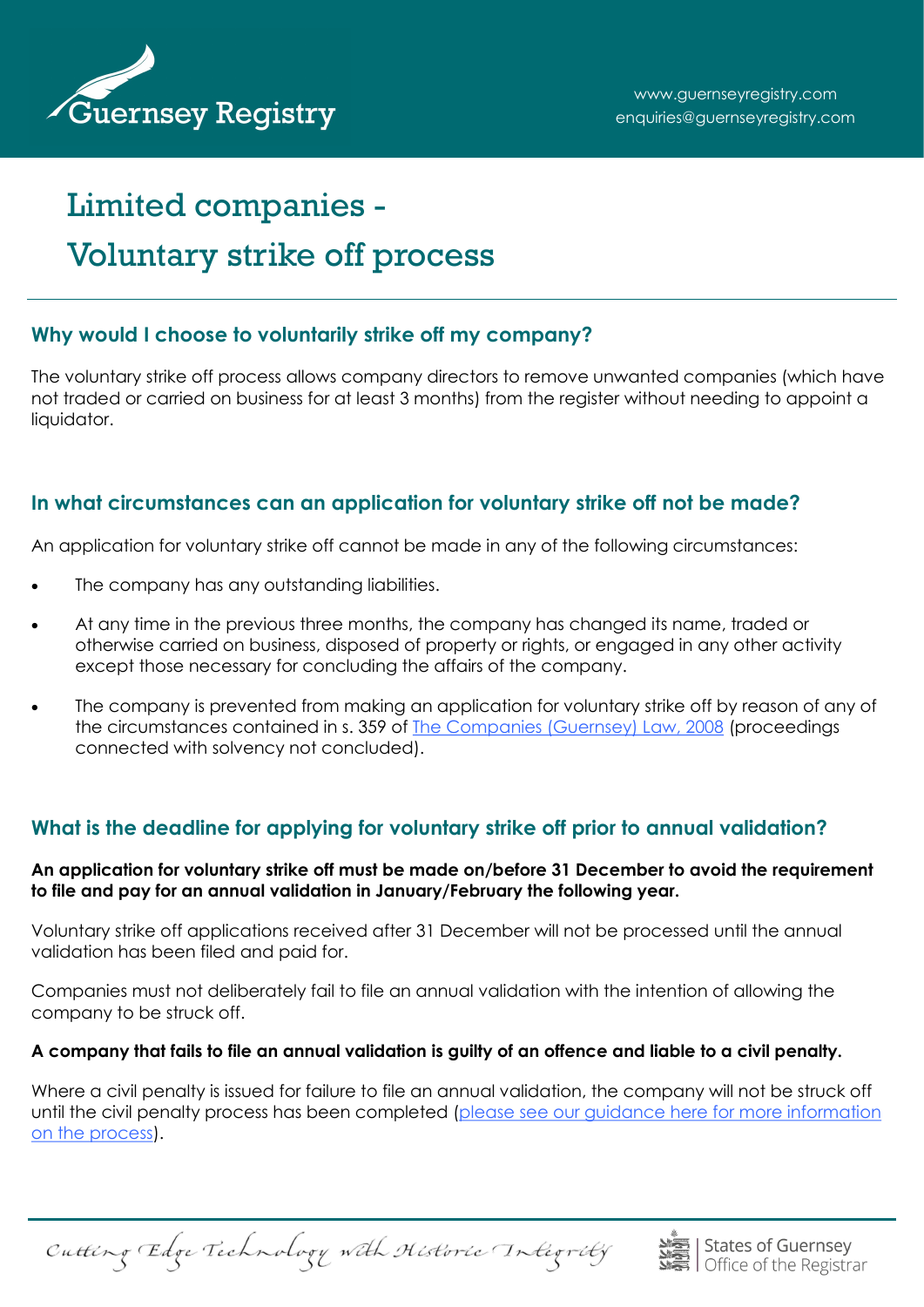#### **What is the process for applying for a voluntary strike off?**

The below diagram shows how the voluntary strike off process works:

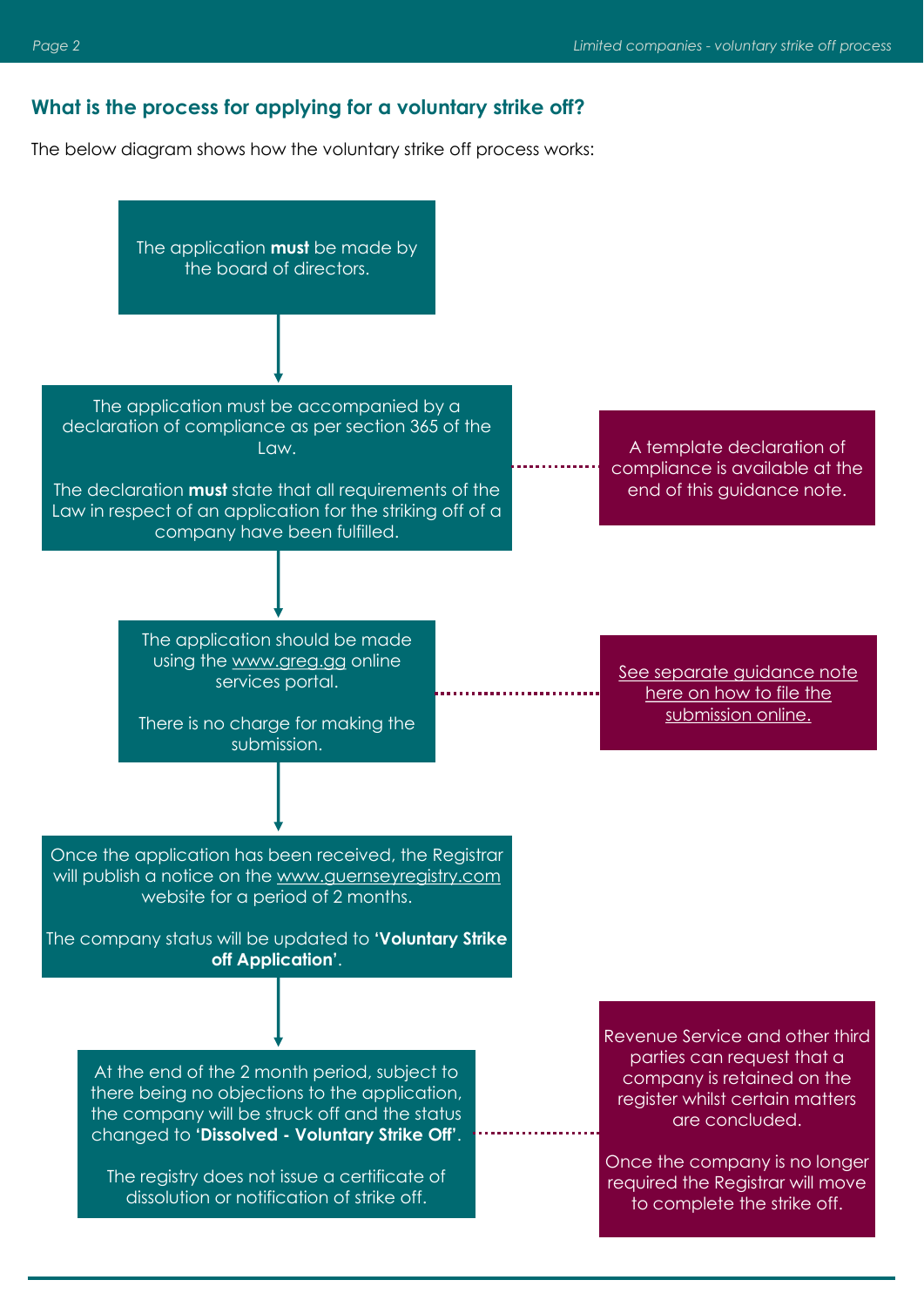#### **Registry contact details**

If you need any further information regarding the Registry's services please feel free to contact us using the below details:

| <b>Email address:</b> | enquiries@guernseyregistry.com                                                   |
|-----------------------|----------------------------------------------------------------------------------|
| <b>Address:</b>       | Market Building, PO Box 451, Fountain Street, St Peter Port, Guernsey,<br>GY13GX |
| Telephone:            | 01481 222800                                                                     |
|                       | (Our telephone service is available Monday to Friday 10am - 4pm only)            |
| Websites:             | Information and guidance - www.guernseyregistry.com                              |
|                       | Online submissions portal - www.greg.gg                                          |

#### **Disclaimer**

*The purpose of this document is to provide information and guidance for Registry users.* 

*However, the interpretation of the legislation is a matter on which the Guernsey Registry cannot advise and individuals will need to form their own view on compliance.* 

*Independent legal advice is advised where there is any uncertainty.* 

**Date issued:** 13/10/2021